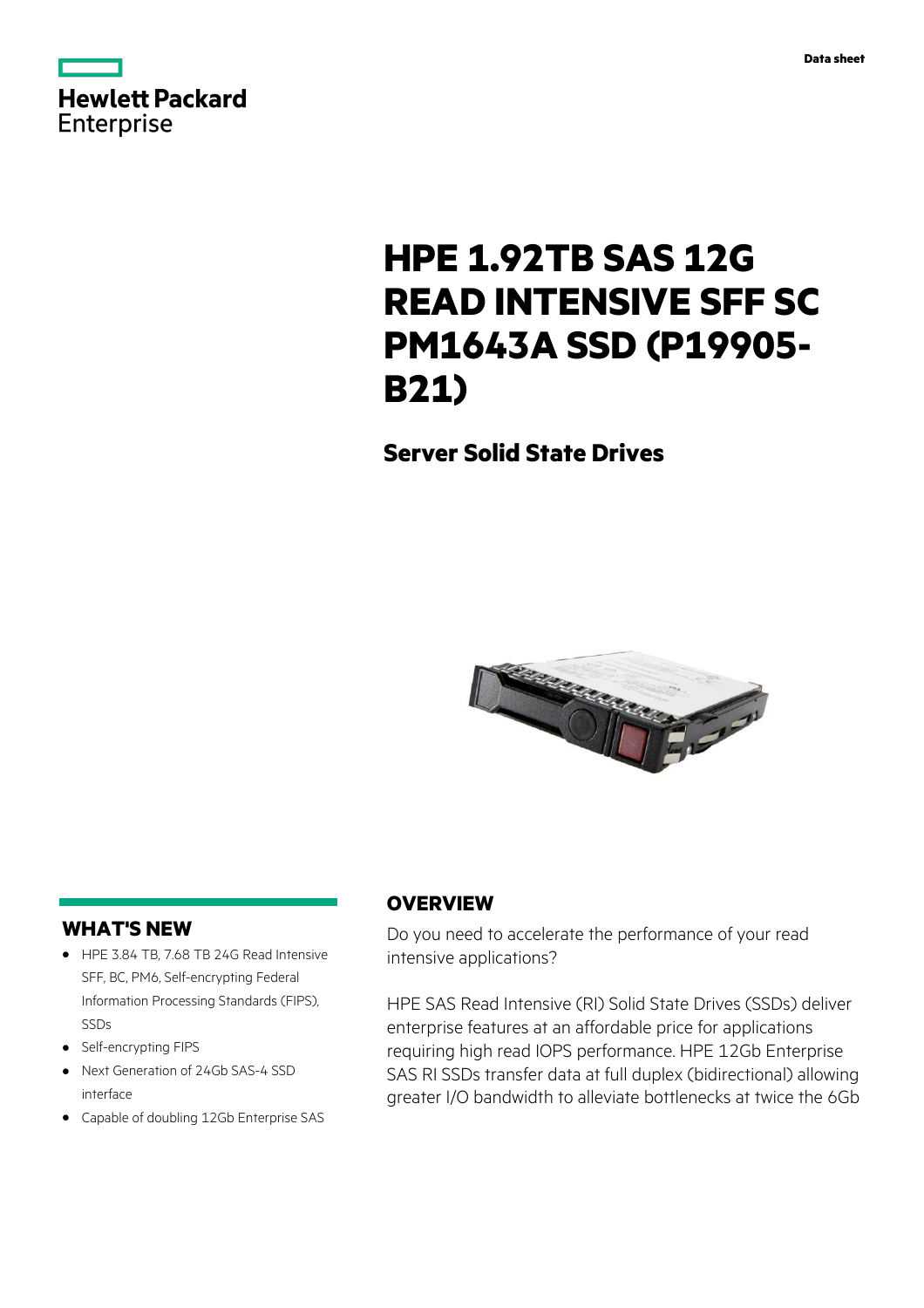**Data sheet** Page 2

SSD performance with future 24Gb SAS controller and server technology enhancements

interface of SATA drives.

HPE 12Gb SAS RI SSDs are best suited for mission-critical enterprise applications requiring a strong blend of high read IOPS and low latency. HPE 12Gb Enterprise SAS RI SSDs are ideal for read caching, social media, web servers and boot/swap workloads.

SAS technology continues to be the interface of choice for many workloads for its reliability and 24x7 operation in the enterprise data center.

HPE SSDs are backed by over 3 million hours of testing and qualification [1] ensuring reliable, high performing drives.

### **FEATURES**

### **High Performance, Exceptional Reliability, and Efficiency for Faster Business Results**

HPE 12Gb SAS Read Intensive (RI) SSDs are ideal for read caching, social media, web servers and boot/swap.

Achieve high IOPS and lower latency to enhance the performance of your data center.

Maintain data accuracy with full data-path error detection and surprise power loss protection.

Choose from a broad portfolio of enhanced solutions in a wide variety of capacities.

Self-encrypting FIPS

### **HPE 24Gb Enabled SAS SSDs are Capable of 2x the Performance of 12Gb SAS SSDs.**

Next Generation of SAS interface, based on the SAS-4 specification.

HPE 24Gb Enterprise SAS capability relies on a complete ecosystem enablement requiring a 24G SAS controller and updated server infrastructure which is set to launch in 2021.

HPE 24Gb Enterprise SAS SSDs are compatible with 12Gb Enterprise SAS ecosystem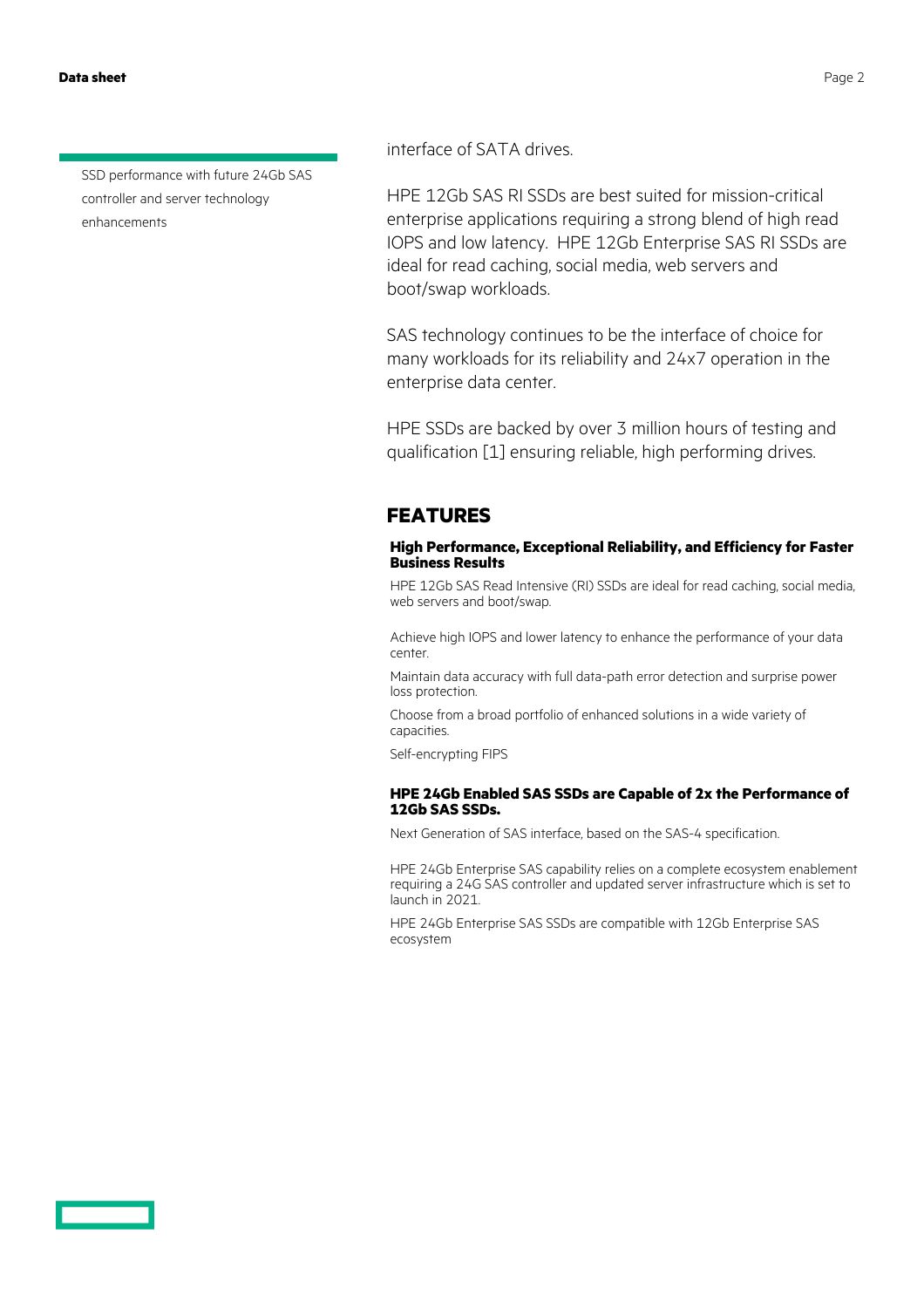<u>a sa san</u>

# **Technical specifications HPE 1.92TB SAS 12G Read Intensive SFF SC PM1643a SSD**

| <b>Product Number</b>                        | P19905-B21                                                                                                                                                                                                                                                                                                           |
|----------------------------------------------|----------------------------------------------------------------------------------------------------------------------------------------------------------------------------------------------------------------------------------------------------------------------------------------------------------------------|
| <b>Lifetime Writes</b>                       | 3.424                                                                                                                                                                                                                                                                                                                |
| <b>Endurance DWPD (Drive Writes Per Day)</b> | 1                                                                                                                                                                                                                                                                                                                    |
| <b>Read IOPS</b>                             | Random Read IOPS (4KiB, Q=16)=115,000<br>Max Random Read IOPS (4KiB)=175,000@Q128                                                                                                                                                                                                                                    |
| <b>Write IOPS</b>                            | Random Write IOPS (4KiB, Q=16)=92,000<br>Max Random Write IOPS (4KiB)=92,000@Q16                                                                                                                                                                                                                                     |
| <b>Power (Watts)</b>                         | 9.03                                                                                                                                                                                                                                                                                                                 |
| <b>Plug Type</b>                             | Hot Pluggable                                                                                                                                                                                                                                                                                                        |
| <b>Height</b>                                | 15mm                                                                                                                                                                                                                                                                                                                 |
| <b>Product Dimensions (metric)</b>           | 21.92 x 22.86 x 14.61 cm                                                                                                                                                                                                                                                                                             |
| Weight                                       | 0.68 kg                                                                                                                                                                                                                                                                                                              |
| Warranty                                     | HPE Solid State Drives and Add-In Cards have a standard 3/0/0 warranty<br>Customer Self Repair (CSR) subject to maximum usage limitations. Maximum usage limit is the maximum<br>amount of data that can be written to the drive. Drives that have reached this limit will not be eligible for<br>warranty coverage. |